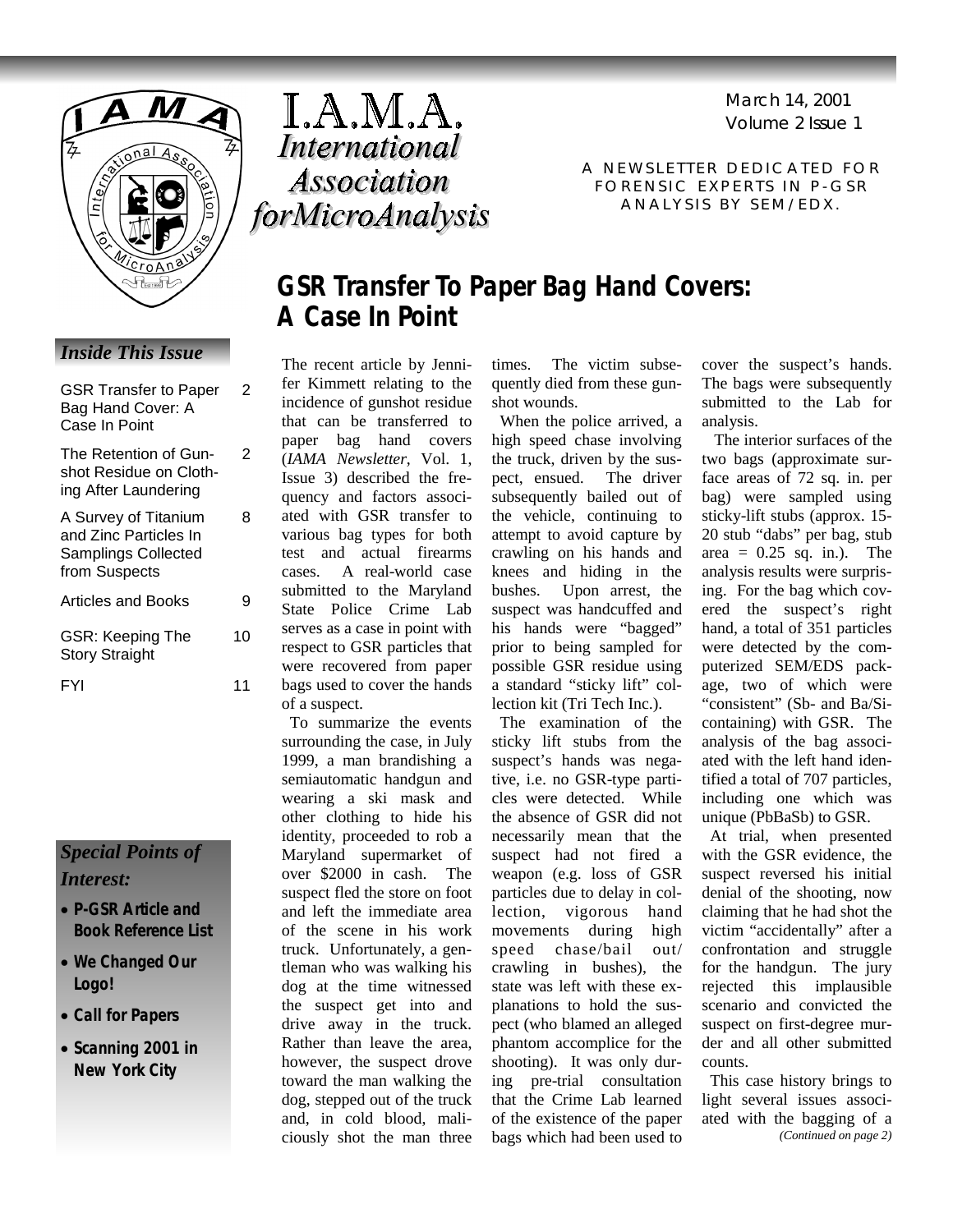## Page 2



*(Continued from page 1)* 

suspected shooter's hands and the subsequent analysis of the sample stubs for GSR: (1) the likelihood of transfer of GSR particles is directly related to the number of particles remaining on the hands after the postdischarge "activity" of the shooter; (2) the "masking" of GSR particles by residue (e.g. dirt, sweat) acquired prior to bagging/sampling is

**A Case In Point...***Continued*

possible; and (3) the need exists for a more thorough sampling of bags by "sticky lift" stubs (approx. 7% of the total surface areas for both bags was sampled in this case prior to the loss of effective "dabbing").

**GSR Transfer To Paper Bag Hand Covers:** 

 The instrumental parameters used were as follows: JEOL 5800 SEM/Oxford Link ISIS EDS Oxford Automated GSR package Accelerating Voltage: 20kV

Magnification(s): (400X), 800X Working distance: 10mm Backscatter threshold: Manually set (Mn, Pd standard)

Douglas K. Shaffer Trace Evidence Unit Maryland State Police Crime Lab 1201 Reisterstown Road Pikesville, MD 21208

# **The Retention of Gunshot Residue on Clothing After Laundering**

### **Abstract**

 Criminal investigators have long used the detection of gunshot residue (GSR) as evidence of an individual's association with a firearm. Previous studies have been conducted to determine the duration of time GSR is retained on a person's skin. How long gunshot residue can remain on clothing has yet to be determined. In this study, articles of clothing worn during the discharge of a firearm and then washed in a routine manner were sampled and analyzed by scanning electron microscopy with energy dispersive spectroscopy. GSR-related particles were detected on some of these laundered articles of clothing, which illustrates the difficulty in the interpretation of positive results on inanimate objects.

## **Introduction**

 The expulsion of a bullet from a firearm is initiated by the ignition of the primer compound. In center-fire ammunition this compound is contained in the primer cup located within the base of the cartridge case. Most primers contain lead styphnate as the explosive initiator, barium nitrate as the oxidizer and antimony sulfide as the fuel.  $1,2,3$  Gunshot residue (GSR) particles originate from this primer compound and form as condensates from the cloud of gas which is generated when a firearm is discharged. This cloud contains vaporized components from the primer, mainly lead, barium and antimony. These elements condense and coalesce to form GSR particles having a characteristic spheroidal morphology. $4,5,6$ 

 When a firearm is discharged, GSR particles may be deposited on nearby surfaces including the skin of the person who fires the weapon. Additionally, particles may be deposited on the skin of a person who is in the vicinity of a firearm when it is discharged. Deposition can also occur on inanimate objects, such as the weapon itself, or other objects in close proximity at the time of discharge. Contact with such an item may result in GSR deposition.

 The deposition and retention of GSR particles are dependent upon many variables. The amount of residue deposited is affected by the type of ammunition, the type of firearm and the location of the shooting (indoors versus outdoors). The type of activities following deposition influence retention of residue. Previous research has shown that GSR particles deposited on the skin are easily removed in the course of normal activity.<sup>7,8,9</sup> Consequently, the detection of gunshot residue on the hands or face of a living person generally indicates a fairly recent association with a firearm. It indicates the person discharged a firearm, was in close proximity when a firearm was discharged, or came in contact with an item with gunshot residue deposition.

*(Continued on page 3)* 

# **Mastering the lawless science of our law,-- That codeless myriad of precedent, That wilderness of single instances.**

**Aylmer's Field.**

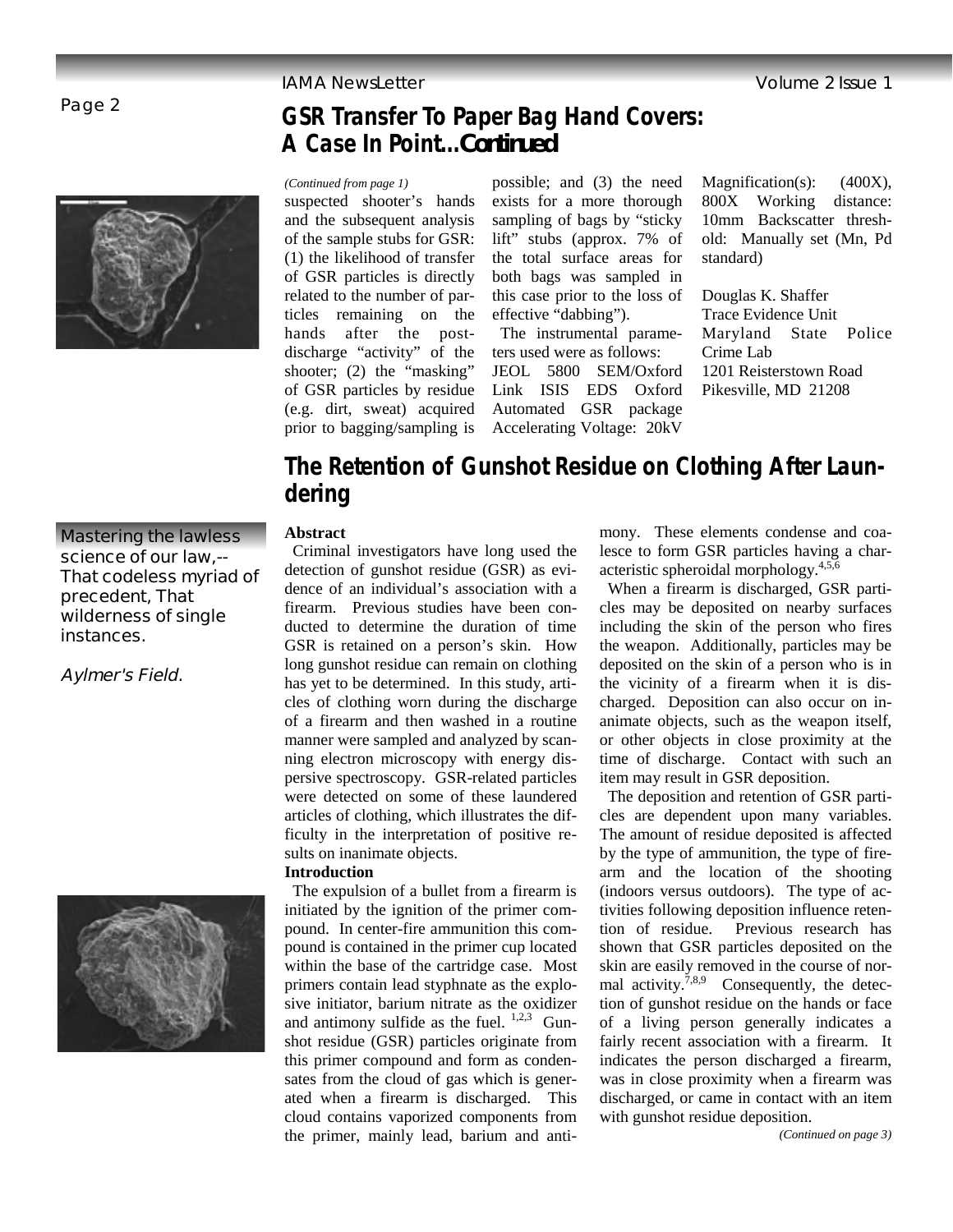# **The Retention of Gunshot Residue on Clothing After Laundering...***Continued*

 When GSR particles are deposited on the skin it is also possible that particles are deposited on a person's hair. Other studies have considered the retention of GSR on head hair and found that residue may be detected for up to twenty-four hours following a discharge of a firearm. It was also shown that shampooing the hair removed the residue. $10,11$ 

 If GSR particles can be deposited on skin and hair, it is reasonable to conclude that they can also be deposited on a person's clothing. Some research has reported with respect to GSR analysis on clothing. Zeichner, Andrasko and Wallace have reported various sampling techniques for the collection of residue from clothing.<sup>12,13,14</sup> Research has also shown clothing can be contaminated with GSR. Residue was detected on a clean laboratory coat after it was hung in a closet next to a jacket previously worn while shooting.<sup>13</sup> Although it is believed that GSR may become embedded in fabric and therefore remain on clothing for

**Training Courses** *(Continued from page 2)*  longer periods of time, the authors found no research dealing specifically with the issue of just how long GSR can be retained on clothing.

### **Experimental**

 A variety of clothing items were selected in an effort to include different types of fabrics and items that were loosely as well as tightly woven. A list of each item and a description of the fabric is given in Table 1. In actual case samples the history of an item can never be known. For this reason, the clothing chosen for this study have unknown histories, i.e., these pieces of clothing may or may not have had GSR deposition in the past. An initial study of 5 articles of clothing was followed approximately one year later by a second study of 14 pieces of clothing. Data for all 19 items are included in this report. Each item was sampled and analyzed at three stages.

 Stage I: Blanks Each item was first washed in a standard top loading washing machine using warm water and detergent. *(Continued on page 4)* 

## Page 3

# **SEM/EDX**

Nanoworld's Centre for Microscopy and Microanalysis (CMM). The University of Queensland in Australia. www.uq.edu.au/nanoworld/ sem\_gen.html

The Electron Microscope Unit and The Australian Key Centre for Microscopy and Microanalysis. The University of Sydney in Australia. www.usyd.edu.au/su/emu/ courses/course.html

The National Center for Electron Microscopy (NCEM). Lawrence Berkeley National Laboratory in California. http://ncem.lbl.gov/ncem.html

MVA, Inc. Training in Microscopy and Microanalysis. http://mvainc.com/

> Geller MicroÅnalytical Laboratory. www.gellermicro.com/

Ross Electron Optics Consulting & Services (REOCS). http://web.missouri.edu/ ~geosclmr/lou.html

> EVEX Analytical. www.evex.com/

San Joaquin Delta College offers a Certificate Program in Microscopy in Stockton, California. www.deltacollege.org/dept/ electmicro/

Lehigh Microscopy School, Lehigh University in Bethlehem, Pennsylvania. www.lehigh.edu/~inmatsci/ shortcourses/Microscourses. html

The McCrone Research Institute Courses in Chicago, Illinois. www.mcri.org/Courses\_about. html

Media Cybernetics. www.mediacy.com/training.htm

## **Table 1: Clothing Items Sampled**

| <b>Item Number</b> | <b>Description</b>                   | <b>Fabric Type</b>                   |
|--------------------|--------------------------------------|--------------------------------------|
| #1                 | White, long-sleeved dress shirt      | 65% polyester-35% cotton             |
| #2                 | Sheer Energy glove- right hand       | 81% nylon-19% spandex                |
| #3                 | Sheer Energy glove- left hand        | 81% nylon-19% spandex                |
| #4                 | Black long-sleeved sweat shirt       | 50% cotton-50% polyester             |
| #5                 | Gore-Tex jacket                      | Gore-Tex                             |
| #6                 | Black stocking cap                   | 100% acrylic                         |
| #7                 | Sheer Energy glove- left hand        | 81% nylon-19% spandex                |
| #8                 | Sheer Energy glove- right hand       | 81% nylon-19% spandex                |
| #9                 | Black knit stretch glove- left hand  | acrylic                              |
| #10                | Black knit stretch glove- right hand | acrylic                              |
| #11                | Brown gardening glove- right hand    | cotton                               |
| #12                | Brown gardening glove- left hand     | cotton                               |
| #13                | <b>White T-shirt</b>                 | 50% cotton-50% polyester             |
| #14                | White/grey knit glove- right hand    | acrylic                              |
| #15                | White/grey knit glove- left hand     | acrylic                              |
| #16                | Blue shaker knit sweater             | 100% acrylic                         |
| #17                | Brown windbreaker jacket             | 100% nylon                           |
| #18                | Grey sweatshirt                      | 40% acrylic-30% cotton-30% polyester |
| #19                | Plaid flannel shirt                  | 100% cotton                          |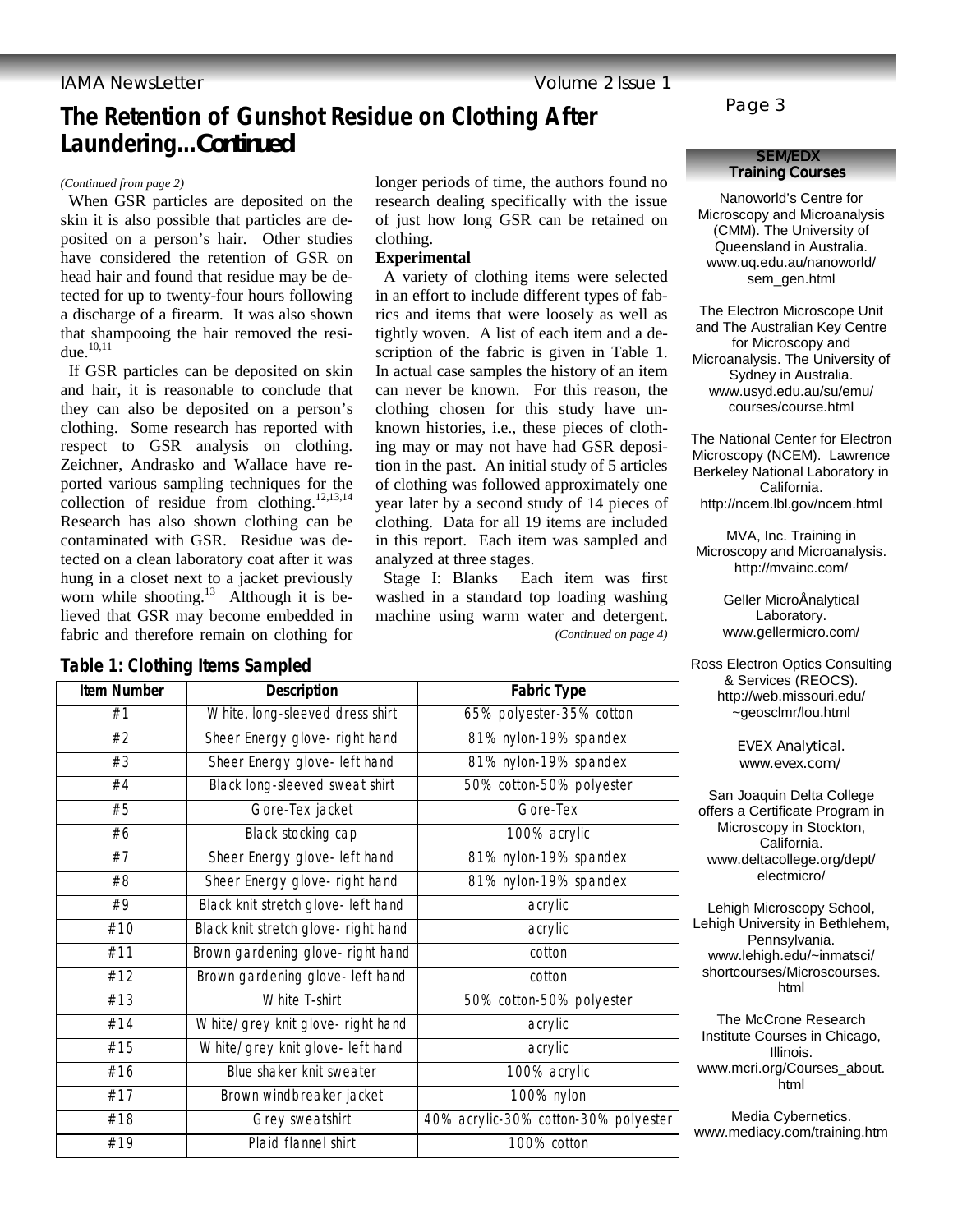**Laundering...***Continued*

## Page 4



**The harder the conflict, the more glorious the triumph. What we obtain too cheap, we esteem too lightly; it is dearness only that gives everything its value. I love the man that can smile in trouble, that can gather strength from distress and grow brave by reflection. 'Tis the business of little minds to shrink; but he whose heart is firm, and whose conscience approves his conduct, will pursue his principles unto death.** 

## **Thomas Paine**

#### *(Continued from page 3)*

Items #1-5 were laundered using phosphate free Amway brand detergent. Items #6-19 were laundered using Clout brand detergent. All items were dried in a dryer at low heat. Sampling was done by placing the item on a clean piece of white butcher paper and dabbing it with a 13 mm diameter aluminum scanning electron microscope (SEM) stub with double sided adhesive tape. Gloves were sampled in much the same way as are hands. Sampling was done on the web area, back of the hand area and the cuffs. The stocking cap samples were collected from the brim, middle and top front area. All other items were sampled at the chest, collar and cuff area, if applicable. Dabbing continued until tackiness of the adhesive was minimal. Disposable gloves were worn and changed between each item sampled. These samples are designated blanks.

 Stage II: Post-firing -To achieve deposition of GSR, each item was worn while firing two rounds from a Dan Wesson Arms, 357 magnum caliber revolver. For safety reasons, the barrel had been plugged and the firings were of cartridge cases with primer only. Plugging the barrel also decreased the venting of residue through the barrel and enhanced deposition of GSR. Firings were done in an indoor range. The air flow fan was off during test firings to reduce dissipation of particles and further enhance GSR deposition. One of the analysts would put on a particular article of clothing, fire two rounds, then remove the item and place it directly into a clean paper bag. The next piece of clothing would then be put on and the process repeated until each item had been worn during the discharge of two rounds. To verify that deposition had occurred, a limited area was sampled on each item in the manner described above. Only small areas were sampled to ensure that only a small amount of GSR present was being removed by the sampling process. These samples are designated post-firing.

 Stage III: Post-washing -All articles of clothing were then laundered in the same manner previously described in Stage I. Each article was sampled using aluminum SEM stubs to dab the same areas indicated

in Stage I. Sampling was conducted in a room different from that where the postfiring samples were obtained. Gloves and butcher paper were again changed between each sample. These samples are designated post-washing.

 Control samples were also run. Stubs were opened and the tape surface exposed to the air for 24 hours in 3 different laboratory locations where sampling and analysis occurred. These stubs were then analyzed to establish that no airborne contamination existed within the laboratory. Butcher paper was also sampled and analyzed for GSR particles.

### **Analysis**

**The Retention of Gunshot Residue on Clothing After** 

 Analysis was done by the scanning electron microscope and energy dispersive x-ray analysis (SEM/EDX) technique. Analysis by SEM/EDX has been widely reported as an effective technique for locating and identifying GSR particles.<sup>15, 16</sup> In this study a gunshot residue particle is defined as a particle containing lead, barium and antimony. Particles containing two of these three elements are considered supporting particles. These are characteristic of, but not unique to,  $GSR$ <sup>16</sup>

 In preparation for SEM analysis, the sample stubs were coated with vaporized carbon using a Denton Vacuum Desk II cold sputter etch unit with a carbon evaporation accessory. Analysis of samples was conducted on a Jeol JSM-5200 SEM equipped with a Tracor Northern Series II x-ray analyzer. Scanning of each sample was conducted manually at a magnification of 1500X, a working distance of 20 mm and an acceleration voltage set at 20 kV. The scans were conducted in the backscatter mode. In casework, laboratory protocol requires that each stub is scanned a minimum of 5 times across its diameter before an inconclusive result is reported. A random sampling procedure is followed since it is not feasible to manually scan the entire surface of a stub. Therefore, in this study as in casework, the failure to detect a GSR particle is considered inconclusive rather than negative. Scanning stops once a positive result is achieved which sometimes requires less *(Continued on page 5)*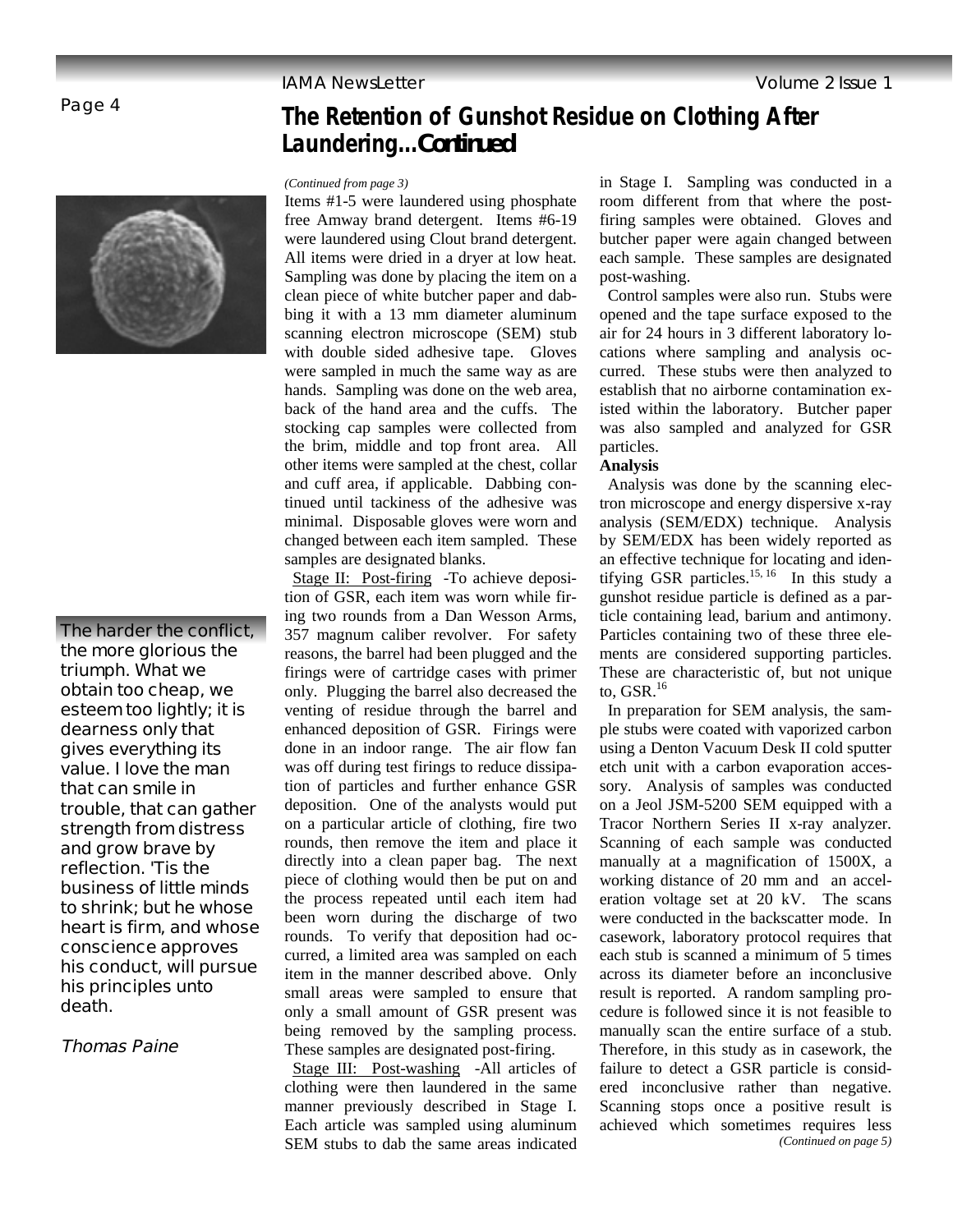# **The Retention of Gunshot Residue on Clothing After Laundering...***Continued*

### *(Continued from page 4)*

than 5 scans. The stubs used to sample items #1-5, (blanks and post-washings) were scanned ten times across their diameter, a protocol more stringent than the five scans generally conducted on casework. For items #6-19 (blanks and post-washings) the standards applied to casework were used, conducting 5 scans on each stub, unless a GSR-related particle was found, in which case extra scans were performed. The total number of scans on each stub is given in Table 2. The samples collected from all items after deposition (post-firing) were scanned until GSR deposition was verified. Typically less than one full scan was required.

 For this study, the presence of any number of GSR or supporting particles was considered significant and is reported in our results. Results are given in Table 3.

### **Results**

 No GSR-related particles were detected on the control samples collected within the laboratory or from the butcher paper. There was no evidence of GSR contamination due to airborne GSR particles.

 In Stage I, the initial blanks, 3 items were found to have GSR-related particles. All three of these items were gloves. After 10 scans on item #3, one barium/antimony particle was found. After 15 scans on item #9, one GSR particle was identified. Item #14 was examined for a total of 9 scans with identification of one lead/antimony particle. Positive results were obtained from each post-firing sample (Stage II). Items #1-5 were scanned until one GSR particle was found. Only item #3, a glove, required 2 scans to achieve this positive result. A positive result was obtained in the first scan on all other items. Items #6-19 were scanned until at least two GSR particles were identified. This was done in a single scan on all items except #6, a stocking cap, and #17, a windbreaker. Two scans were done on item #6 and four scans on item #17. After laundering, Stage III Post-washing, five items were found to have GSR-related particles remaining. A pair of gloves (#2 and #3) were found to have one GSR particle on both the right and left hand gloves. Two supporting particles were also found. On item #16, a sweater, a single GSR particle was identified. A total of 16 scans were done on this item. After 13 scans, two GSR particles were found on item #17, a wind- *(Continued on page 6)* 



Page 5

**There are no crimes and no criminals in these days. What is the use of having brains in our profession? I know well that I have it in me to make my name famous. No man lives or has ever lived who has brought the same amount of study and of natural talent to the detection of crime which I have done. And what is the result? There is no crime to detect, or, at most, some bungling villainy with a motive so transparent that even a Scotland Yard official can see through it.** 

 **"A Study in Scarlet"; Sherlock Holmes** 

| Table 2: Number of Scans Done on Each Stub |
|--------------------------------------------|
|--------------------------------------------|

| Item $#$ | Item Type         | <b>Blank</b> | Post-firing    | Post-washing |
|----------|-------------------|--------------|----------------|--------------|
| #1       | Shirt             | 10           |                | 10           |
| #2       | Glove- right hand | 10           |                | 8            |
| #3       | Glove-left hand   | 10           |                | 4            |
| #4       | Sweatshirt        | 10           |                | 10           |
| #5       | Jacket            | 10           | $\overline{2}$ | 10           |
| #6       | Stocking cap      | 5            | $\overline{2}$ | 5            |
| #7       | Glove-left hand   | 5            |                | 5            |
| #8       | Glove-right hand  | 5            | 1              | 5            |
| #9       | Glove-left hand   | 15           |                | 5            |
| #10      | Glove-right hand  | 6            |                | 5            |
| #11      | Glove-right hand  | 5            |                | 5            |
| #12      | Glove-left hand   | 5            |                | 5            |
| #13      | Glove-right hand  | 5            |                | 5            |
| #14      | Glove-left hand   | 9            |                | 5            |
| #15      | T-shirt           | 5            |                | 5            |
| #16      | Sweater           | 5            |                | 16           |
| #17      | Jacket            | 5            | 4              | 13           |
| #18      | Sweatshirt        | 7            |                | 13           |
| #19      | Flannel shirt     | 6            |                | 5            |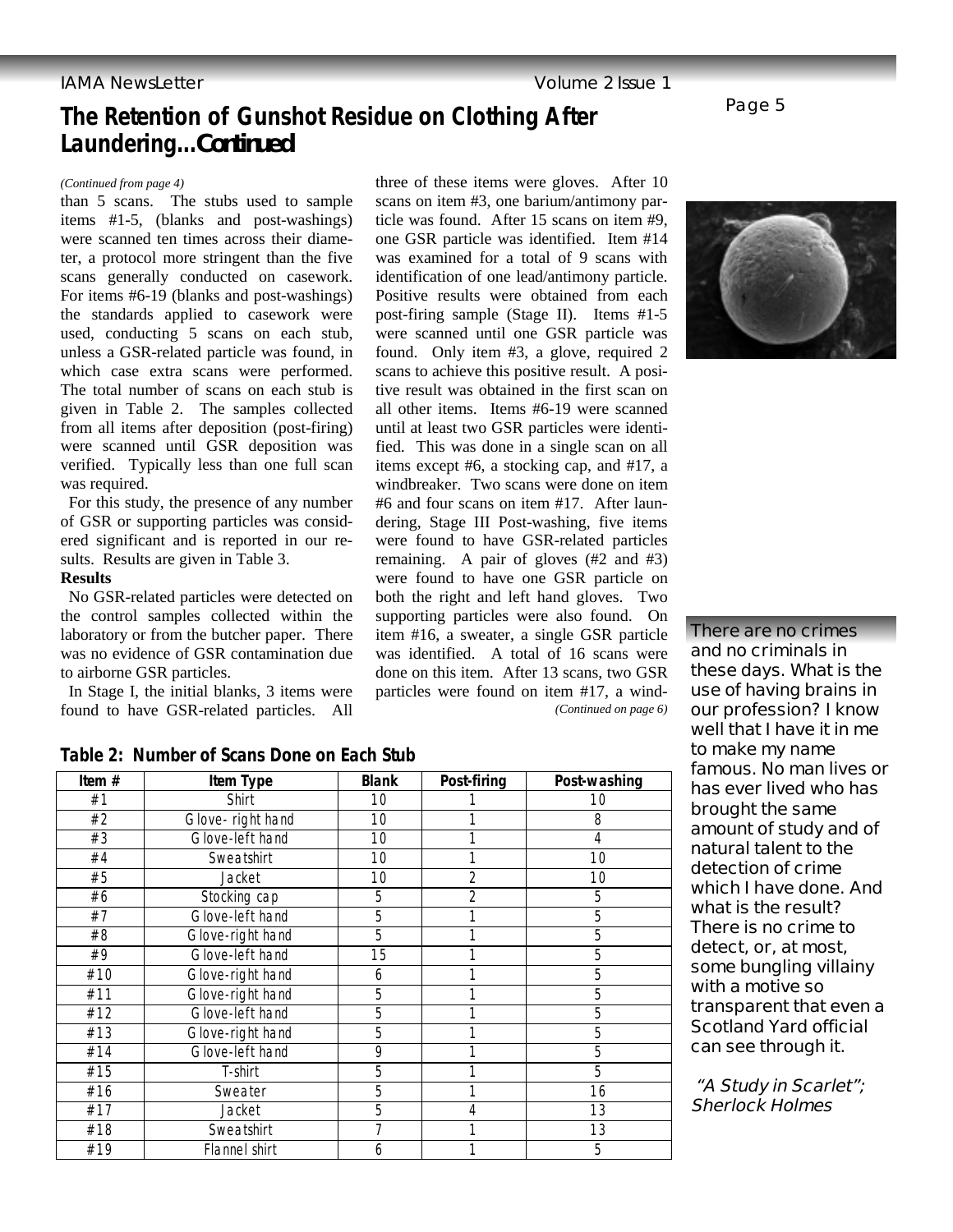# Page 6



# **The Retention of Gunshot Residue on Clothing After Laundering...***Continued*

### *(Continued from page 5)*

breaker. Two supporting particles, one barium/antimony particle and one lead/ antimony particle, were found on item #18, a sweatshirt.

### **Discussion**

 As mentioned in the introduction, Andrasko and Pettersson reported on contamination of clothing by transfer. $13$  They detected GSR on a clean lab coat that was hung next to a jacket with GSR on it, illustrating that particles can be transferred from one item to another. Although laundering appeared to effectively remove gunshot residue from many items tested, the presence of GSR particles on some items both in Stage I (Blanks) and in Stage III (Post-washing) indicates that laundering clothing does not always completely remove gunshot residue.

Consequently, when GSR-related particles are detected on an article of clothing the possibility exists that the residue was deposited long ago or is the result of transfer.

 This study raises many interesting and as yet unanswered questions demonstrating the need for additional research in this area. The clothing used here was separated as one typically separates laundry. Some GSRcontaminated items were washed with each other as well as with items that had no known exposure to gunshot residue. Samples were not collected from any of those items. It is not known whether or not a transfer of particles can occur during the actual washing and drying of clothing. Additional studies are needed to determine if this can occur. Repeating this study using a *(Continued on page 7)* 

## **As far as the laws of mathematics refer to reality, they are not certain; and as far as they are certain, they do not refer to reality."**

**Albert Einstein** 



| ltem # | Item Type        | Stage I: Blank | Stage II: Post-firing      | Stage III:<br>Post-washing |
|--------|------------------|----------------|----------------------------|----------------------------|
| #1     | Shirt            | $\Omega$       | Ba/Sb-1, GSR-1             |                            |
| #2     | Glove-right hand | $\Omega$       | Ba/Sb-2, GSR-1             | Pb/Ba-1, GSR-1             |
| #3     | Glove-left hand  | Ba/Sb-1        | Ba/Sb-1, GSR-1             | Pb/Sb-1, GSR-1             |
| #4     | Sweatshirt       | 0              | $Ba/Sb-3$<br>Pb/Ba-1,GSR-1 |                            |
| #5     | Jacket           | $\Omega$       | $Ba/Sb-1$<br>GSR-1         | $\Omega$                   |
| #6     | Stocking cap     | $\Omega$       | Ba/Sb-2<br>Pb/Sb-2, GSR-2  | $\Omega$                   |
| #7     | Glove-left hand  | $\overline{0}$ | Ba/Sb-3<br>GSR-2           | $\overline{0}$             |
| #8     | Glove-right hand | $\Omega$       | Ba/Sb-1<br>Pb/Sb-1, GSR-2  | $\overline{0}$             |
| #9     | Glove-left hand  | GSR-1          | GSR-4                      | $\Omega$                   |
| #10    | Glove-right hand | 0              | Ba/Sb-1, GSR-3             | 0                          |
| #11    | Glove-right hand | 0              | Ba/Sb-2, GSR-2             | 0                          |
| #12    | Glove-left hand  | $\overline{0}$ | $Ba/Sb-1$ , $GSR-2$        | 0                          |
| #13    | Glove-right hand | $\overline{0}$ | Ba/Sb-1, GSR-2             | 0                          |
| #14    | Glove-left hand  | Pb/Sb-1        | GSR-3                      | 0                          |
| #15    | T-shirt          | 0              | Ba/Sb-1, GSR-2             | $\overline{0}$             |
| #16    | Sweater          | $\mathbf 0$    | GSR-3                      | GSR-1                      |
| #17    | Jacket           | $\mathbf 0$    | Ba/Sb-5<br>Pb/Sb-11, GSR-3 | GSR-1                      |

#18 Sweatshirt 0 Ba/Sb-3, GSR-2 Ba/Sb-1 #19 Flannel shirt 0 Ba/Sb-1, GSR-2 0

**Table 3: Number and Type of GSR-Related Particles Detected\*\***

\*\* Key

GSR-2: Indicates 2 particles containing Pb, Ba, and Sb. Ba/Sb-1: Indicates 1 particle containing Ba and Sb. Pb/Sb-11: Indicates 11 particles containing Pb and Sb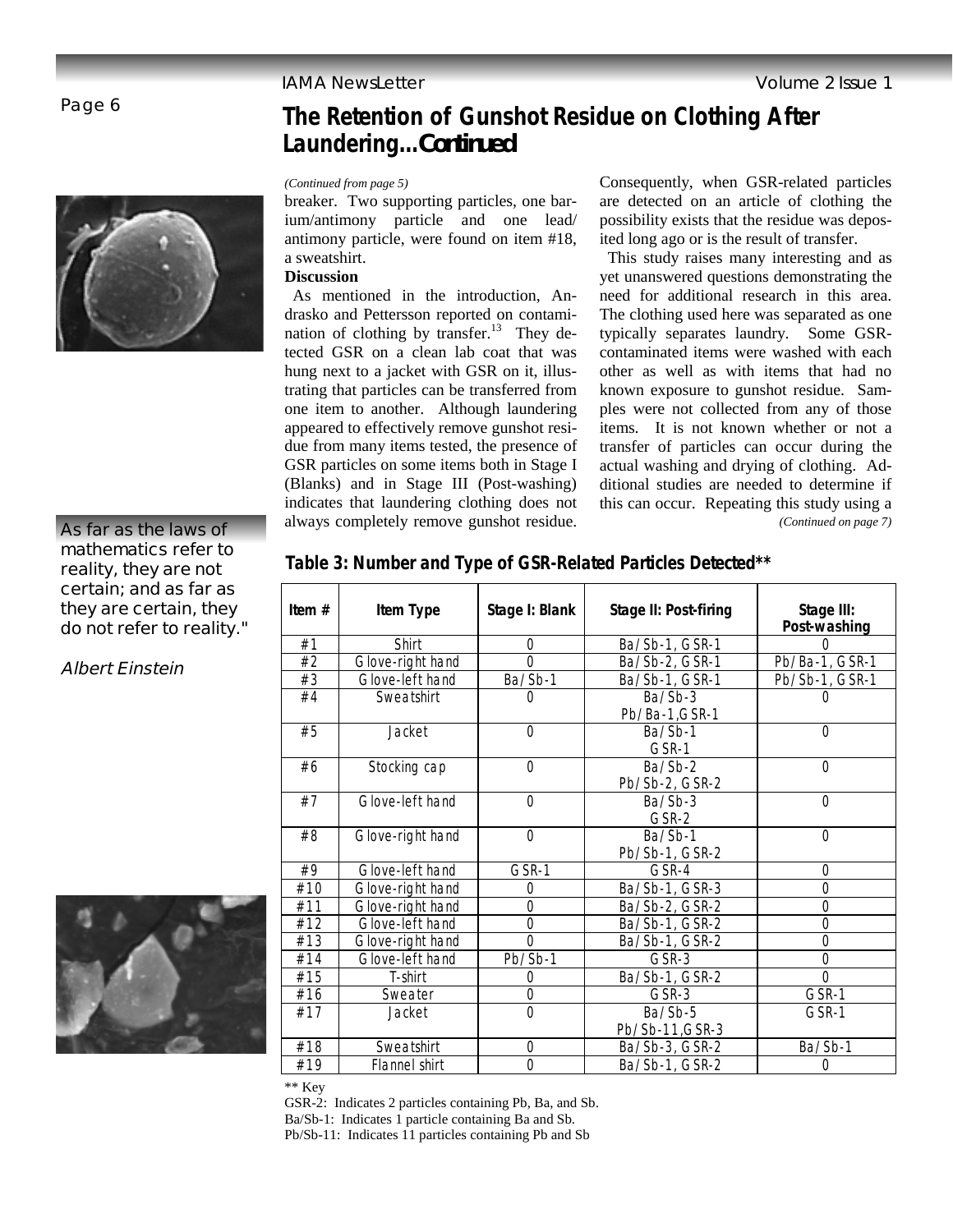# **The Retention of Gunshot Residue on Clothing After Laundering...***Continued*

#### *(Continued from page 6)*

variety of firearms and different live ammunition may also provide a more realistic situation and additional information. The instrument used by this lab for this study was, as mentioned previously, a manual search system. It has since been replaced by an SEM with an automated GSR search program, which we hope to utilize in the future for a repeat of this study.

 Because GSR particles have been shown to be readily removed from skin<sup>7, 8, 9</sup>, it is reasonable to conclude that the presence of GSR on a living person's hands or face indicates a recent association with a firearm or recent contact with an item with gunshot residue on it. This study indicates that the same is not true when analyzing clothing for GSR. No conclusions can be drawn with respect to time of deposition based on the presence of gunshot residue on clothing.

### **Acknowledgement**

 The authors wish to thank Mary Kelly Floyd and Margie K. Bopp for the many hours spent at the electron microscope.

### **References**

- 1. Matty, W., "Primer Composition and Gunshot Residue," AFTE Journal, 19-1, 8, 1987.
- 2. Bydal, B.A., "Percussion Primer Mixes," AFTE Journal, 22-1, 1, 1990.
- 3. Wallace, J., "Chemical Aspects of Firearms Ammunition," AFTE Journal, 22-4, 364, 1990.
- 4. Basu, S. and Ferriss, S., "A Refined Collection Technique for Rapid Search of Gunshot Residue Particles in the SEM," Scanning Electron Microscopy, 1, 375, 1980.
- 5. Wolten, G.M. and Nesbitt, R.M., "On the Mechanism of Gunshot Residue Particle Formation," Journal of Forensic Sciences, 25-3, 533, 1980.
- 6. Basu, S., "Formation of Gunshot Residues," Journal of Forensic Sciences, 27-1, 72, 1982.
- 7. Kilty, J.W., "Activity After Shooting and Its Effect on the Retention of Primer Residue," Journal of Forensic Sciences, 20-2, 219, 1975.

#### 8. Andrasko, J. and Maehly, A.C., "Detection of Gunshot Residues on Hands by Scanning Electron Microscopy," Journal of Forensic Sciences, JFSCA, 22-2, 279, 1977.

- 9. Matricardi, V.R. and Kilty, J.W., "Detection of Gunshot Residue Particles from the Hands of a Shooter," Journal of Forensic Sciences, 22-4, 725, 1977.
- 10. Zeichner, A. and Levin, N., "Collection Efficiency of Gunshot Residue (GSR) Particles from Hair and Hands Using Double-Sided Adhesive Tape," Journal of Forensic Sciences, JFSCA, 38- 3, 571, 1993.
- 11. Zeichner, A. and Levin, N., "Casework Experience of GSR Detection in Israel, on Samples from Hands, Hair and Clothing Using an Autosearch SEM/EDX System," Journal of Forensic Sciences, JFSCA, 40-6, 1082, 1995.
- 12. Zeichner, A., et al., "Concentration Techniques for the Detection of Gunshot Residues by Scanning Electron Microscopy/Energy Dispersive Xray Analysis (SEM/EDX)," Journal of Forensic Sciences, 34-2, 312, 1989.
- 13. Andrasko, J. and Petterson, S., "A Simple Method for Collection of Gunshot Residues from Clothing," Journal of the Forensic Science Society, 31-3, 321, 1991.
- 14. Wallace, J.S. and McKeown, W.J., "Sampling Procedures for Firearms and/or Explosives Residues," Journal of the Forensic Science Society, 33-2, 107, 1993.
- 15. Nesbitt, R.S., Wessel, J.E., and Jones, P.F., "Conclusive Detection of Gunshot Residue by the Use of Particle Analysis," Report ATR-75 (7915)-2, Aerospace Corp., El Segundo, CA, 1974.
- 16. Wolten, G.M., et al., "Particle Analysis for the Detection of Gunshot Residue. I: Scanning Electron Microscopy/Energy Dispersive X-ray Characterization of Hand Deposits from Firing," Journal of Forensic Sciences, 24-2, 409, 1979.

Deborah Chavez, Criminalist II Carol Crowe, Criminalist I Lucie Franco, Intern Colorado Bureau of Investigation 690 Kipling, Suite 4000 Denver, CO 80215



Page 7

**Every great advance in science has issued from a new audacity of imagination.** 

**John Dewey** 



**Call For Papers!** 

At IAMA, we are committed to providing our subscribers with information that is timely and beneficial, and we welcome any suggestions for topics or articles. In addition, we are requesting papers or articles from our subscribers regarding research projects, proposals, interesting case studies, etc. If you have something you would like to see published in the upcoming newsletters, please submit to:

mmartinez@co.bexar.tx.us jdgarcia@co.bexar.tx.us

Mike Martinez or James Garcia Fax: (210) 335-4101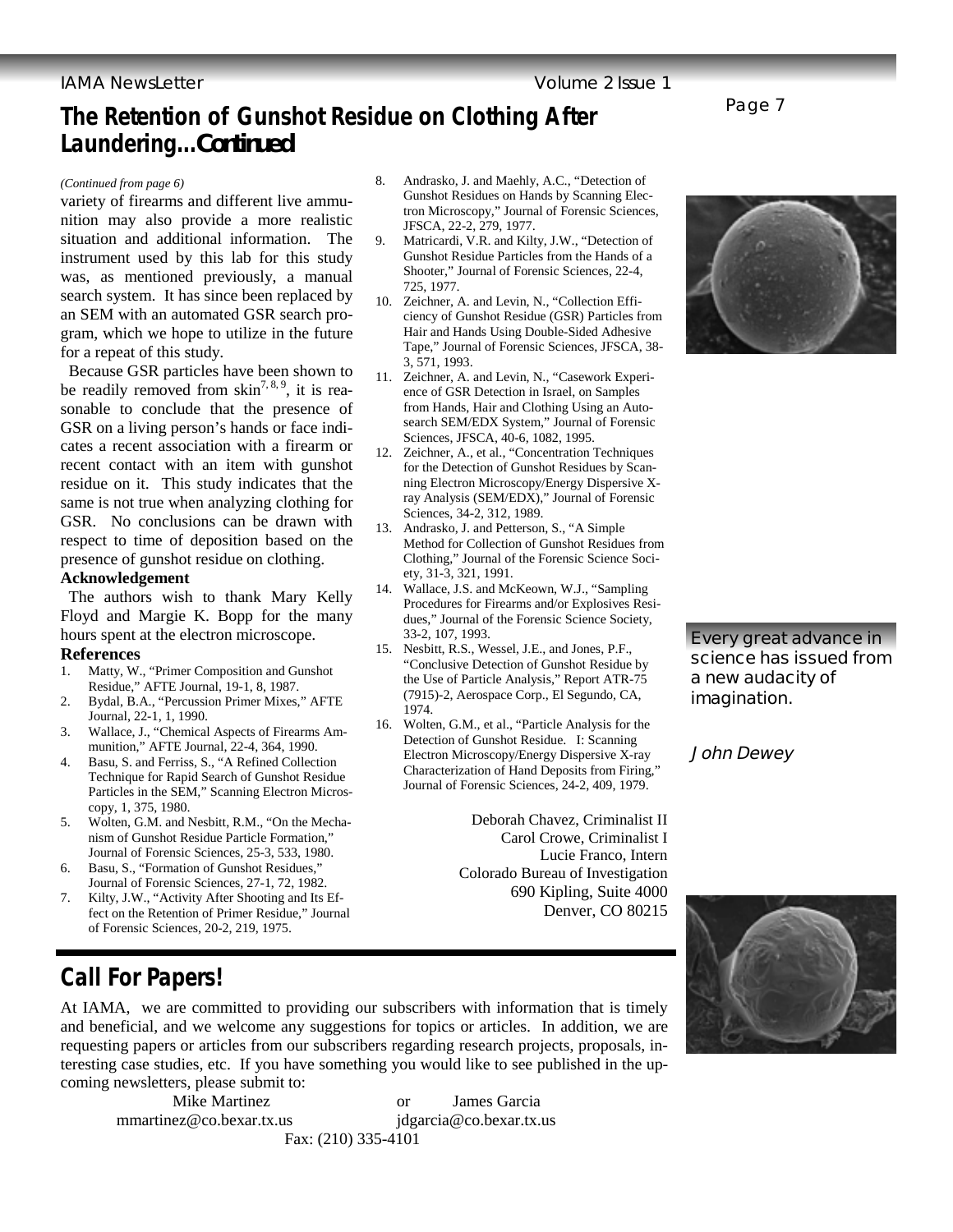# Page 8



# **Taceant colloquia. Effugiat risus. Hic locus est ubi mors gaudet succurrere vitae.**

**(Let conversation cease. Let laughter flee. This is the place where death delights to help the living)**

**Latin Proverb (Quoted in Bernard Knight's "Forensic Pathology" at the Title Page.** 

# **A Survey of Titanium and Zinc Particles in Samples Collected from Suspects (\*)**

### **Keywords:**

Gunshot Residue (GSR) Particles, Primer Discharge Residue (PDR) Particles, Sintox® Ammunition, SEM/ EDX.

 The analyses of gunshot residue (GSR) particles in samples collected from suspects, using SEM/EDX, are based on the empirical findings that particles having certain elemental compositions (e.g. Pb, Sb and Ba, or Pb, Ba, Si, Ca and Sn) were found so far only in percussion primers discharge residues. Such particles are referred to as **Gunshot Residue-(GSR)** or **Primer Discharge Residue-(PDR) Particles.** Other particles, originating from primer discharge, have compositions similar to those found also in other sources unrelated to firearms' discharge. Such particles are referred to as **Consistent with Gunshot Residue Particles.** In recent years, new lead-free primer

types have been developed, in order to lower the amount of lead emitted to the environment. One such primer type is the Dynamite-Nobel Geco Sintox®.

 The Sintox® primer composition is Dinol (Diazodinitrophenol), Zinc Peroxide, Titanium powder and Nitrocellulose, and its discharge residue particles are composed mainly of Ti and Zn. In order to assess the evidential value of Ti+Zn particles, found in samples collected from suspects, the present survey was conducted. Particles containing Ti and/or Zn, found in 128 samples analyzed during routine casework in the laboratory, were studied using SEM/EDX. Out of 963 particles, defined by the software as "Titanium" or "Zinc", only 16 particles (found in 6 of the samples) contained both Ti and Zn, and none had the characteristic features of

Sintox® GSR particles. Based on these findings it is suggested to regard spherical Ti+Zn particles as being **Consistent with Sintox® Ammunition GSR particles.** 

 $(*)$  – Based on: Levin N., Tsach, T., Bergman, P. and Springer, E., "A Survey of Titanium and Zinc Particles in Samples Collected from Suspects," presented at the 2<sup>nd</sup> EAFS (ENFSI) Meeting, Krakow, Poland, September 12 – 16, 2000.

Nadav Levin Toolmarks and Materials Laboratory Division of Identification and Forensic Science (DIFS) Israel Police Headquarters Jerusalem, Israel 91906 Phone: 972-2-5309453 Fax: 972-2-5308688 e-mail: simanim@netvision. net.il

# **Yes, We Have Changed Our Logo!**

We went back to the drawing board and came up with our new logo. As much as I would like to take credit for the new design, it was through the tireless efforts of Ricardo Guerrero A bit of trivia: Did you know that the symbols just below the IAMA header is what ancient alchemist used to represent lead. Lead was named after Saturn (Kronos) the dull, slowmoving god, often pictured as an old man carrying a scythe of hourglass, and whose symbol was the scythe. If you want to learn more, please visit http://chemsoc.com/viselements/pages/ alchemist/alchemy.html



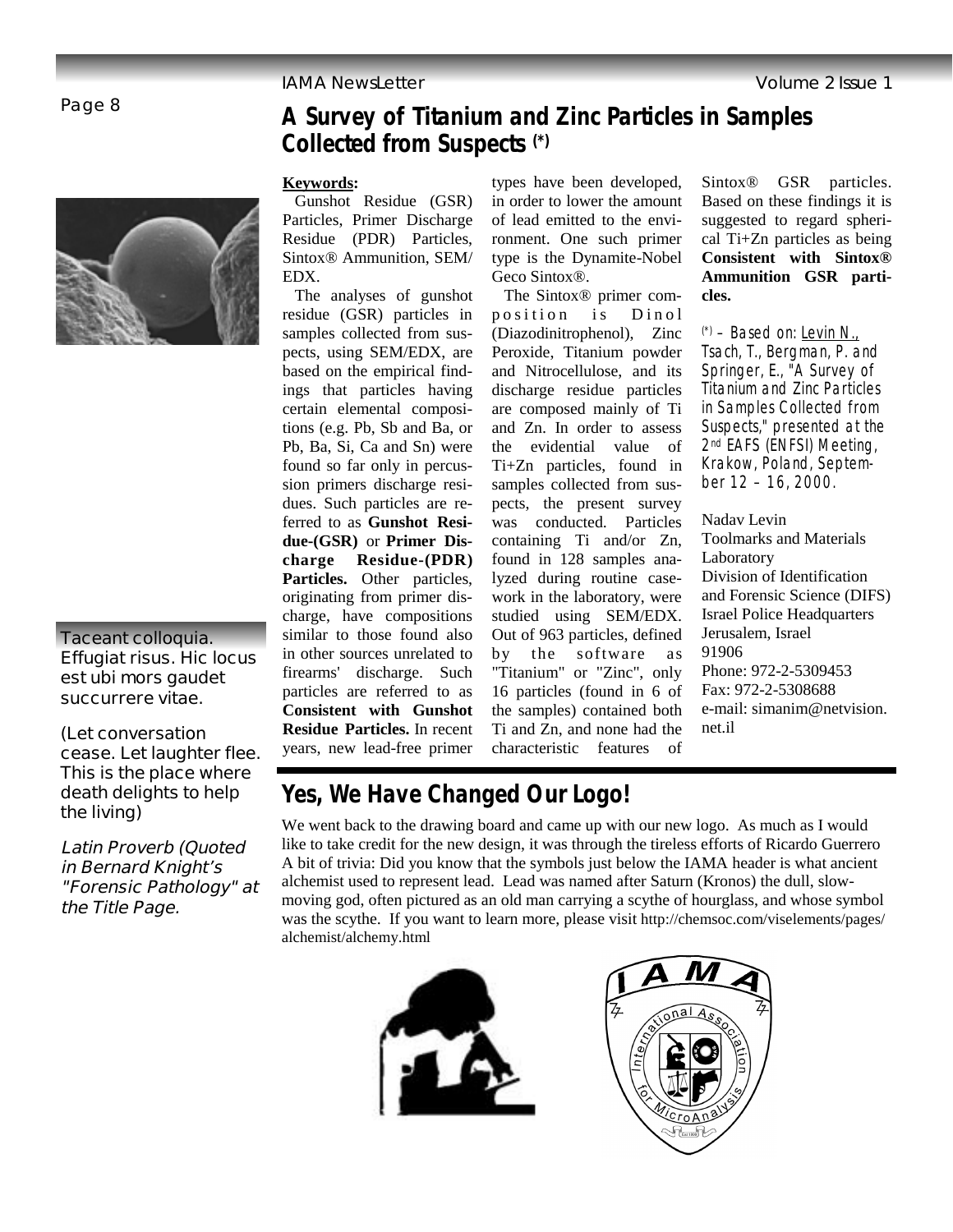## **IAMA NewsLetter Contract Contract Contract Contract Contract Contract Contract Contract Contract Contract Contract Contract Contract Contract Contract Contract Contract Contract Contract Contract Contract Contract Contrac**

# **Articles and Books of Interest...**

*This section of the newsletter is dedicated to articles and books pertaining to P-GSR and SEM/ EDX analysis. Further additions will be added in upcoming issues. If you would like to contribute to this section please contact us and we will add them to this section. List continued from IAMA Volume 1, Issue 2.*

- 26. "Detection of Gunshot Residue Particles from Hands of a Shooter" JFS 1977;22(4):725-738 by Matricardi and Kilty.
- 27. "Casework Experience of GSR Detection in Isreal, on Samples from Hands, Hair, and Clothing Using an Autosearch SEM/EDX System" JFS 1995;40(6):1082-1085 by Zeichner and Levin
- 28. "Officers, Their Weapons and Their Hands: An Empirical Study of GSR on the Hands of Non-Shooting Police Officers" JFS 1995;40(6):1086-1089
- 29. "Primer Redisues Deposited by Handguns" American Journal of Forensic Medicine and Pathology 1994;15(4):325-327 by Cooper et.al.
- 30. "Characterization of Gunshot Residues by X-Ray Diffraction" JFS 1982;27(3):677-683
- 31. "An Unusual Source of gunshot Residue" AFTE Journal 1991;2(1):535-537 by W. Matty
- 32. "Analysis of Gunshot Residue Test Results in 112 Suicides" JFS 1990;35(1):62-68 by G.E. Reed et.al.
- 33. "American Lead-Free 9mm-P Cartridges" AFTE Journal 1995;27(2) by L.C. Haag
- 34. "Applications of Focused Ion Beam Systems in Gunshot Residue Investigations" JFS 1999;44(1):105- 109 by L. Niewöhner et.al.
- 35. "The Detection of Gunshot Residue by Use of the Scanning Electron Microscope" JFS 1976;21 (3):595-610 by R.S. Nesbitt
- 36. "Final Report on Particle Analysis for Gunshot Residue Detection" Report ATR-77: 7915-3; The Aerospace Corporation, Washington D.C. 1977 by Walton et.al.
- 37. "Analysis of the Results of Gunshot Residue Detection in Case Work" JFS 1980; 25(4):839-846 by E. Rudzitis
- 38. "Use of Scanning Electron Microscopy and Energy Dispersive X-Ray Analysis (SEM-EDXA) in Identification of Foreign Material on Bullets" JFS 1987;32:38-47 by V.J.M. DiMaio et.al.
- 39. "Automated Gunshot Residue Particles Search and Characterization" JFS 1987;32:62-71 by W.L. Tillman
- 40. "Collection Efficiency of Gunshot Residue (GSR) Particles from Hair and Hands Using Double-Side Adhesive Tape" JFS 1993;38:571-584 by Z.A. Zeichner et.al.
- 41. "Automation of Gunshot Residue Detection and Analysis by Scanning Electron Microscopy/Energy Dispersive X-Ray Analysis (SEM-EDX)" JFS 1987;32:1595-1603 by R.S. White et.al.
- 42. "Characteristics of Firearms and Gunshot Wounds as Markers of Suicide" , The American Journal of Forensic Medicine and Pathology 1992;13(4):275-280 by I.C. Stone
- 43. "Formation of Gunshot Residue" JFS 1982;21(1):72-91 by S. Basu
- 44. "Percussion Primer Mixes" AFTE Journal 1990;22(1):1-25 by B.A. Bydal
- 45. "Identification of Burnt Matches by Scanning Electron Microscopy" JFS 1978;23(4):637-642 by J. Andrasko
- 46. "Identification of Match Head Residues in Post-Explosion Debris" JFS 1991;36(5):1360-1367 by B. Glattstein et.al.
- 47. "Barium and Antimony Distributions on the Hands of non-Shooters" JFS 1990;35:1096-1114
- 48. "Detection of Gunshot Residue on the Hands by Trace Element Analysis" JFS 1977;22(2):304-324 by S. Kishnan
- 49. "Semi-Autimatic Detection of Gunshot Residue by SEM/EDX" Scanning Electron Microscopy, Part 1, SEM Inc. AMF O'Hare, Il 1982:107-114 by H.Gansau et.al.
- 50. "A Comparison of particle transfer Efficiencies of Two Collection Methods fro the Identification of Gunshot Residue on Fabric Surfaces using Scanning Electron Microscopy Energy Dispersive Spectroscopy" Scanning, April 1999 by D.K. Shaffer et al.

Page 9



**I think that a particle must have a separate reality independent of the measurements. That is an electron has spin, location and so forth even when it is not being measured. I like to think that the moon is there even if I am not looking at it.** 

**Albert Einstein** 

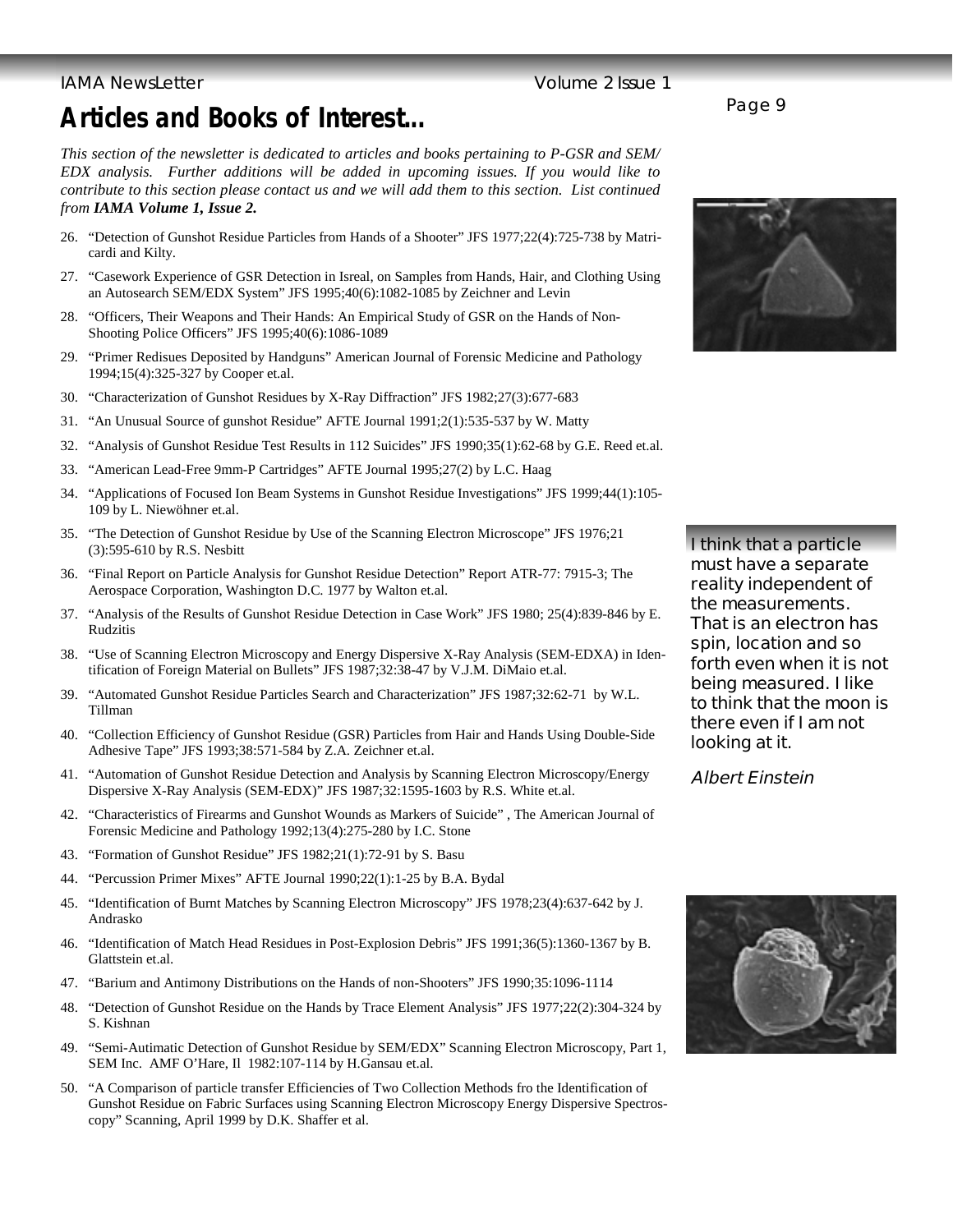

## **You work in forensics and you don't know what FUBAR means?**

**James (Jamie) Crippin, Colorado Bureau of Inv.** 



## IAMA NewsLetter Volume 2 Issue 1

# **GSR: Keeping the Story Straight**

 Gunshot residue (GSR) evidence has been frequently underutilized and misapplied by Courts. The fault must lie with the testimony of poorly trained and inexperienced GSR technicians. True, the identification of GSR elements independent of other evidence is of limited value. But, and this is a big but, the skilled forensic scientist, based on his or her experience and independent study of GSR, has the ability to put the analytical results of GSR into the context of the crime scene, when combined with other court evidence and eyewitness testimony. This elevates GSR evidence in the minds of the members of the jury. An inexperienced analyst or technician is limited to confirming or denying the presence of GSR, hobbling the value of crucial evidence. Therefore, for the forensic expert to best assist the jury, he or she must learn more than instrumentation and rote data interpretation; he or she must learn the intricacies of GSR evidence as it relates to the whole crime scene. Every trial is adversarial

by nature and both the prosecution attorneys and the defense attorneys have their stories to sell to the jury. The jury, in turn, relying mostly on unsophisticated common sense, must put the pieces of the puzzle together into one story on which to decide the verdict (from *verum dictum* – true word). GSR evidence is often one of the pieces, sometimes a big piece. Such analyses as muzzle to target

distance determination and the presence and location of GSR are, not uncommonly, the glue that holds a good story together or the crucible that renders the bad story dross. While not commanding the high drama or media hype of other forensic technologies, GSR evidence is, more often than not, the workhorse that will support or refute the stories, which are promoted by one side or the other. The ultimate Court decision of guilt or innocence for a defendant is in reality based on which side tells the most convincing story to the jury or which side can develop a story that best fits the facts.

 In what is, depending on your point of view, a strength or a weakness of our legal system, the opposing counsels push hard to convince the jury that the facts in evidence fit the story that each individual counsel is promulgating. Each counsel often wants the testifying forensic scientist to present the analytical results simply as data, that is, GSR is present or absent, without explaining how GSR evidence fits with other facts related to the alleged crime scene. Here the inexperienced analyst or technician is at particular disadvantage. Eager to be seen as impartial and unbiased, this neophyte will invariably produce impeccable technical data, testify with numerous terse "I don't know" and "Yes, it could" statements, and remain silent or unenlightening as the interrogating counsel twists the data to fit the counsel's particular take on the crime

scenario. Given that most attorneys are loathe to admit ignorance of matters scientific, rare indeed is the counsel who, having done her homework, catches her adversary's verbal legerdemain, and with pointed and well thought out cross or rebuttal questioning, does grievous injury to her opponent's credibility. Rarer still are cases where GSR evidence so clearly supports one side's story that no explanation of the technical data is necessary. Consequently, for the sake of justice, the testifying forensic scientist bears the duty of, as much as possible, educating the jury to the deeper, less obvious meanings of the GSR evidence.

 How does the forensic GSR expert guarantee that the jury will receive the straight story? How does the forensic GSR expert divine the less obvious meanings of the GSR evidence? Certainly, independent study and experience are crucial to an effective forensic scientist. Especially so with GSR evidence where the variables are so numerous that a forensic expert can only build credible confidence by studying every aspect of the dynamics of a discharging firearm. The GSR expert must study more than just ammunition and weapons; the expert must also examine effects of weapon positions, interposed targets and debris, target surface textures, shot sequencing, and crime scene evidence collection. In addition, to truly testify authoritatively, the GSR expert should examine